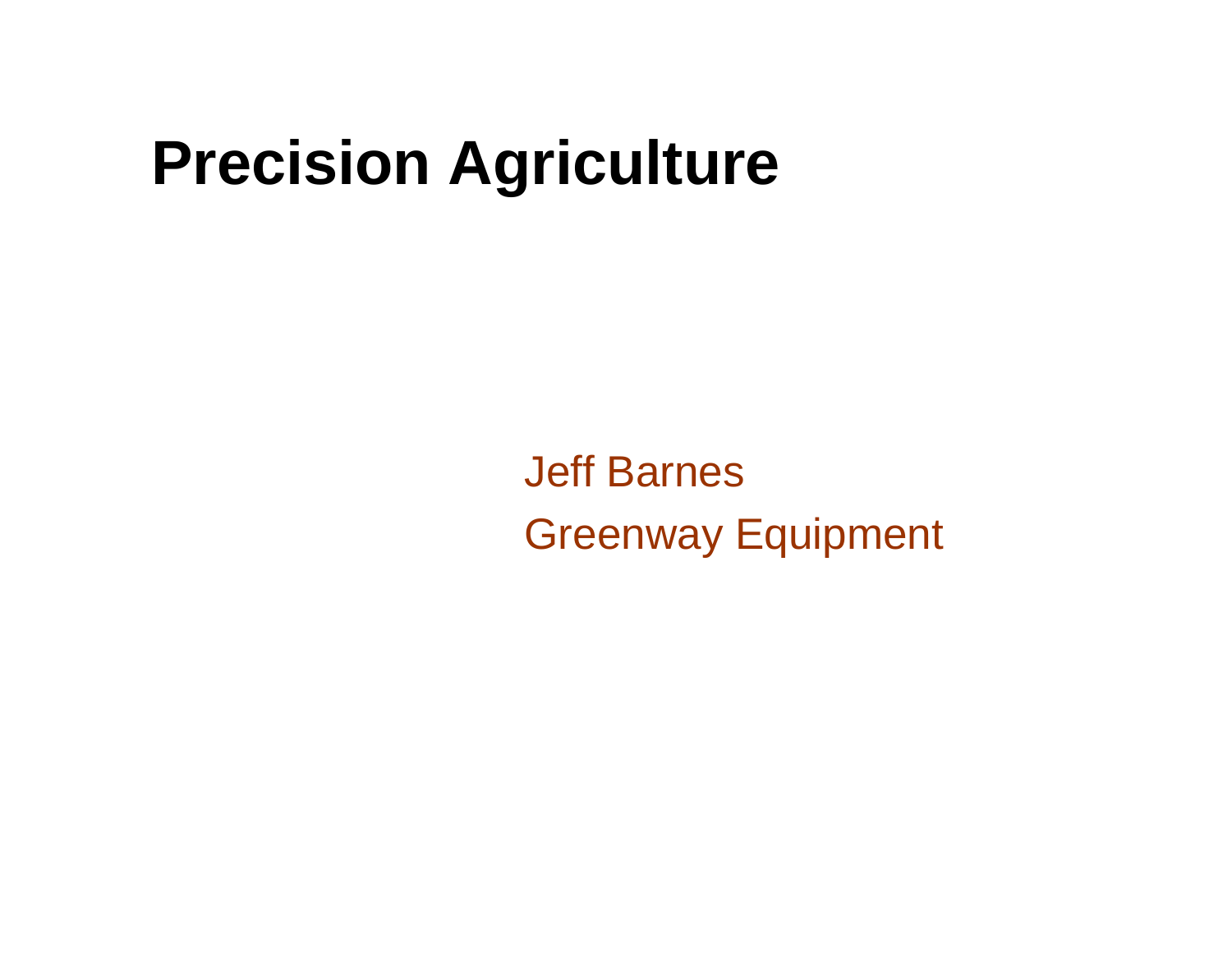## **Where is precision ag today?**

- Grid Soil Sampling
	- VRT Lime, P, K
- Guidance – Autotrac
- Swath Control Technologies
- Yield Mapping limited



This is what is being done today,

But much more is possible!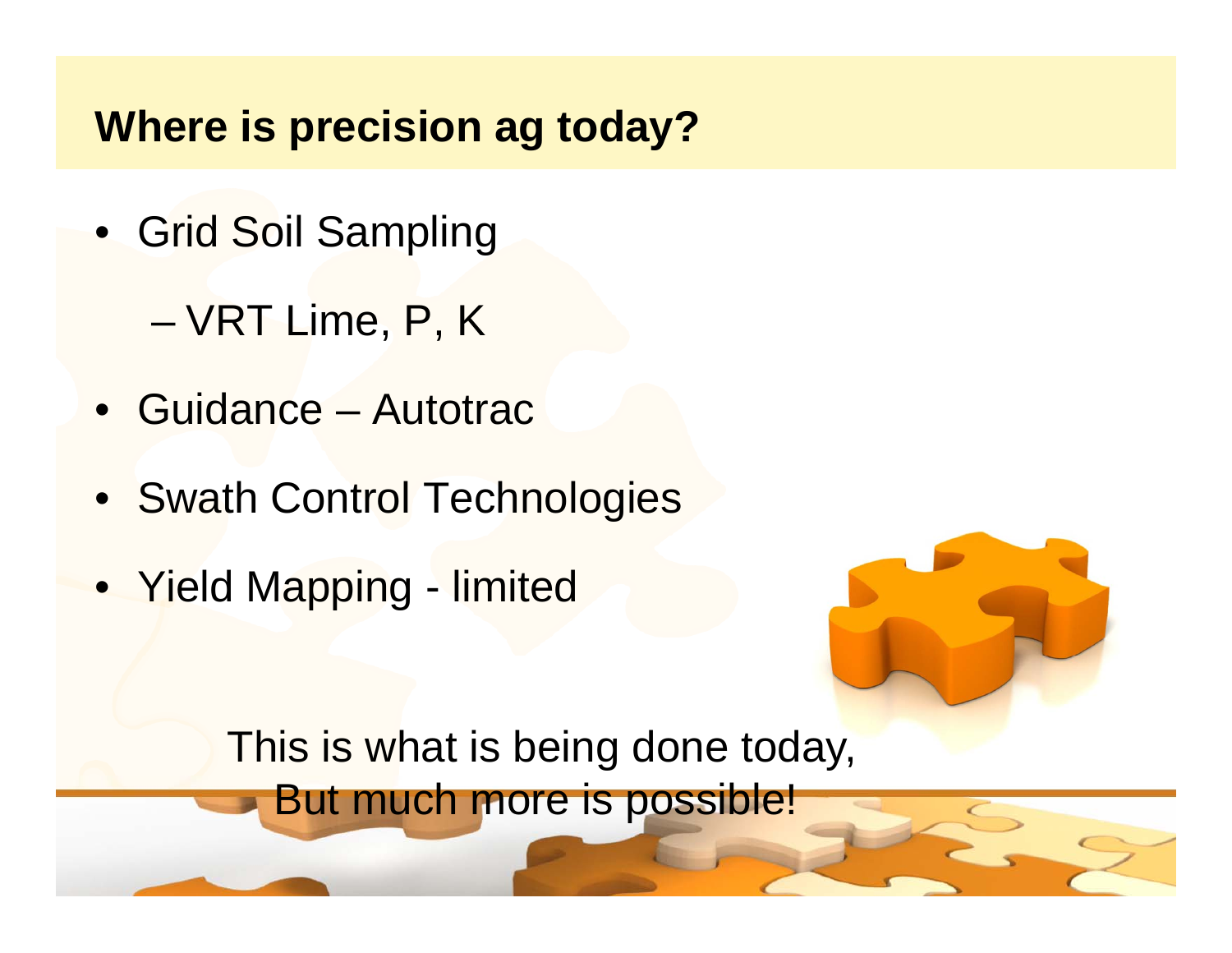# **Where is precision ag today?**

- Grid Soil Sampling
	- VRT Lime, P, K
- Guidance– Autotrac
- Swath Control Technolo gies
- Yield Mapping limited



This is what is being done today, But much more is possible!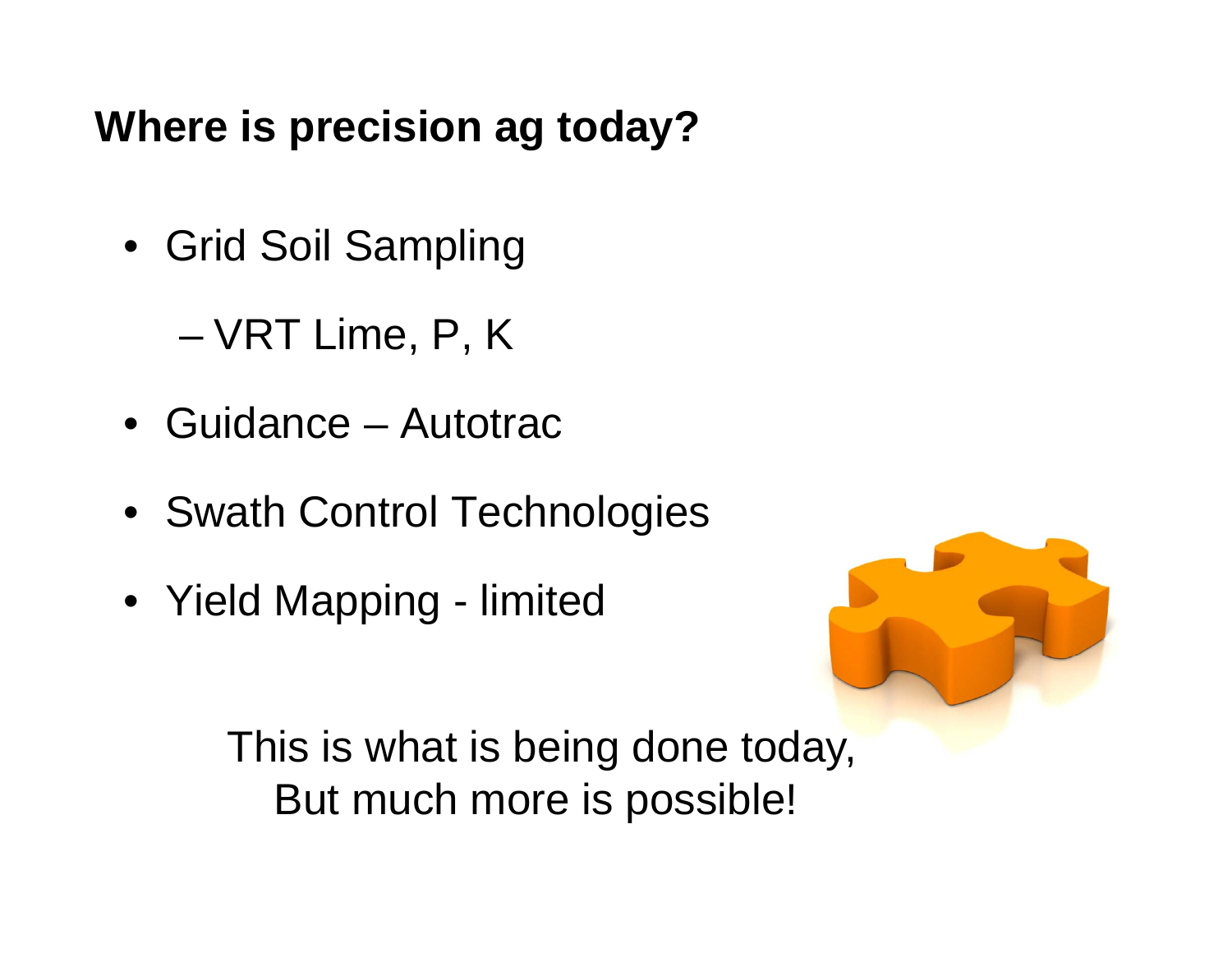# **Cotton Budget – University of Arkansas 2010**

#### **Cotton Production Costs**



Information and technology can be used to help manage major crop production costs and other variables that impact yield and profit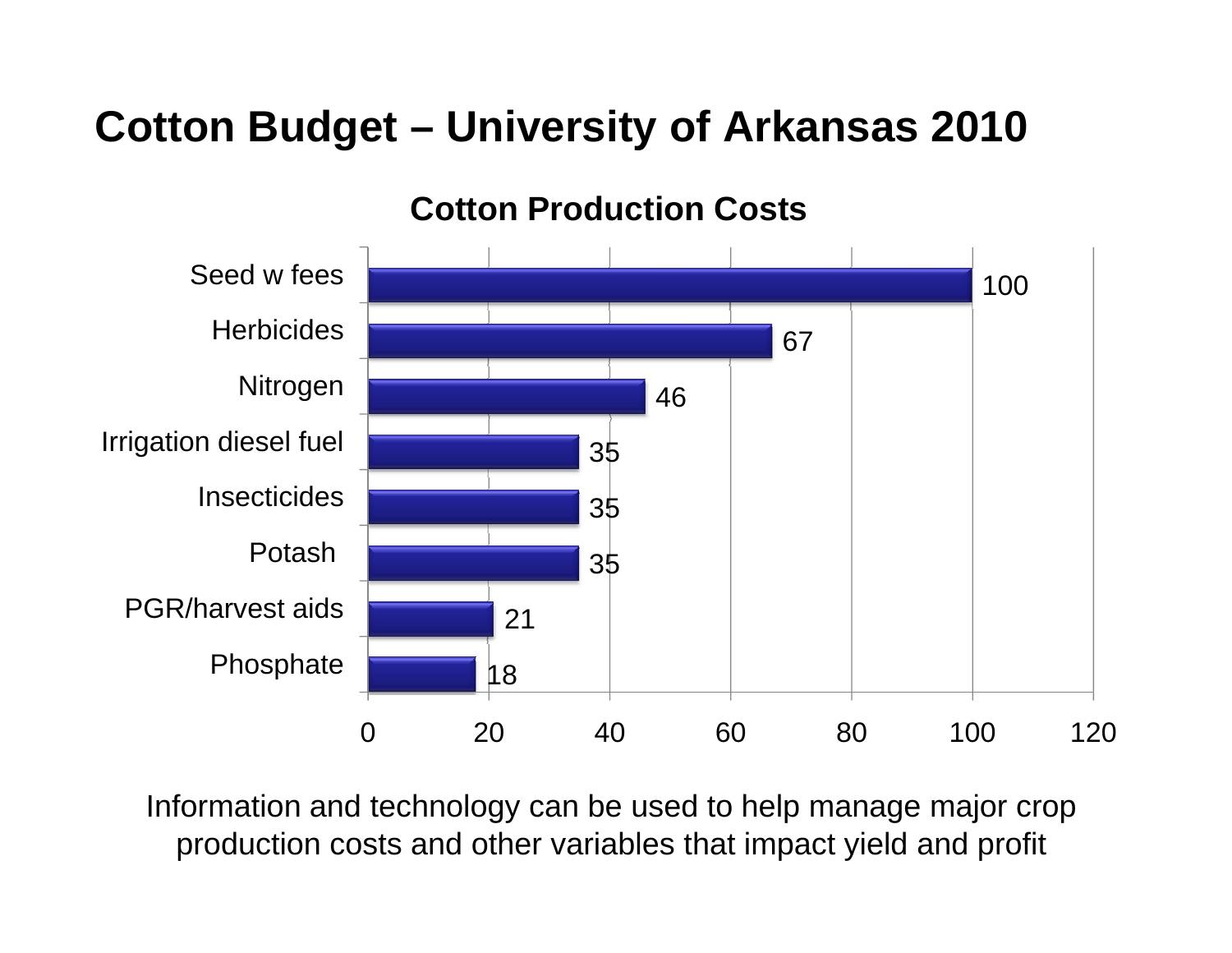# **Cotton Budget – University of Arkansas 2010**

#### **Cotton Production Costs**



Information and technology can be used to help manage major crop production costs and other variables that impact yield and profit